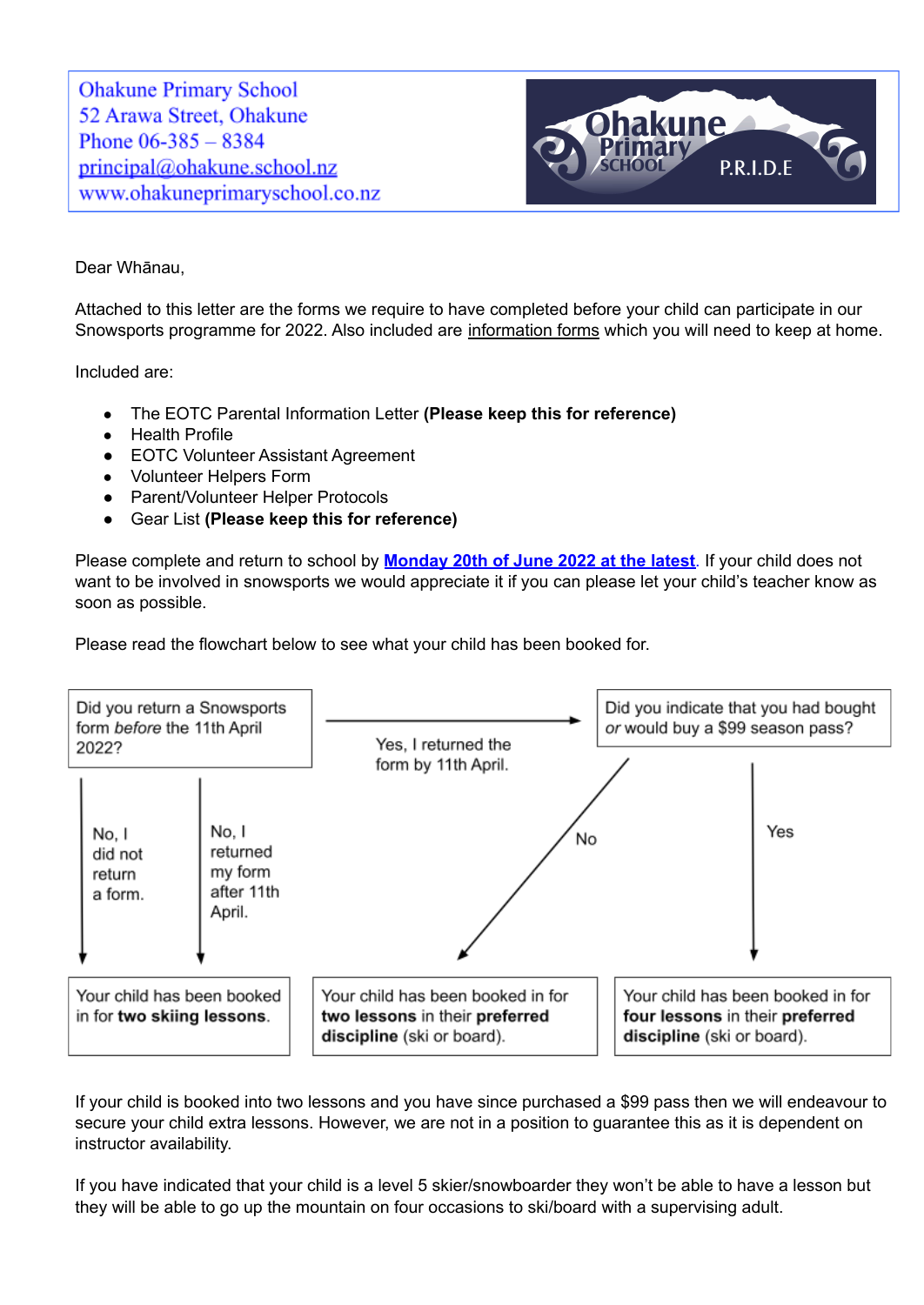Lesson dates are attached to this letter.

If you intend to volunteer and require police vetting forms, please let the classroom teacher know or pop into the office and collect a set of forms for completion. *Ohakune Primary School requires that all volunteers are currently police vetted.*

Finally, we require your child to be **pre-paid** for their Snowsports before they can go up the mountain. You may choose to pay weekly, the full amount or you can set up an Automatic Payment. You can pay with cash, eftpos or online banking.

The table below is a summary of costs:

| <b>Items</b>                                              | Cost per<br>lesson | <b>Cost for two</b><br>lessons | <b>Cost for four</b><br>lessons |
|-----------------------------------------------------------|--------------------|--------------------------------|---------------------------------|
| \$99 season pass package (includes rentals<br>and lesson) | \$25               | \$50                           | \$100                           |
| No season pass (includes pass, rentals, and<br>lesson)    | \$55               | \$110                          |                                 |
| Transport (All children to pay)                           | \$12               | \$24                           | \$48                            |

This is a valuable learning experience for our learners and we thank you for your support of this.

Ngā mihi Lisa Clark Principal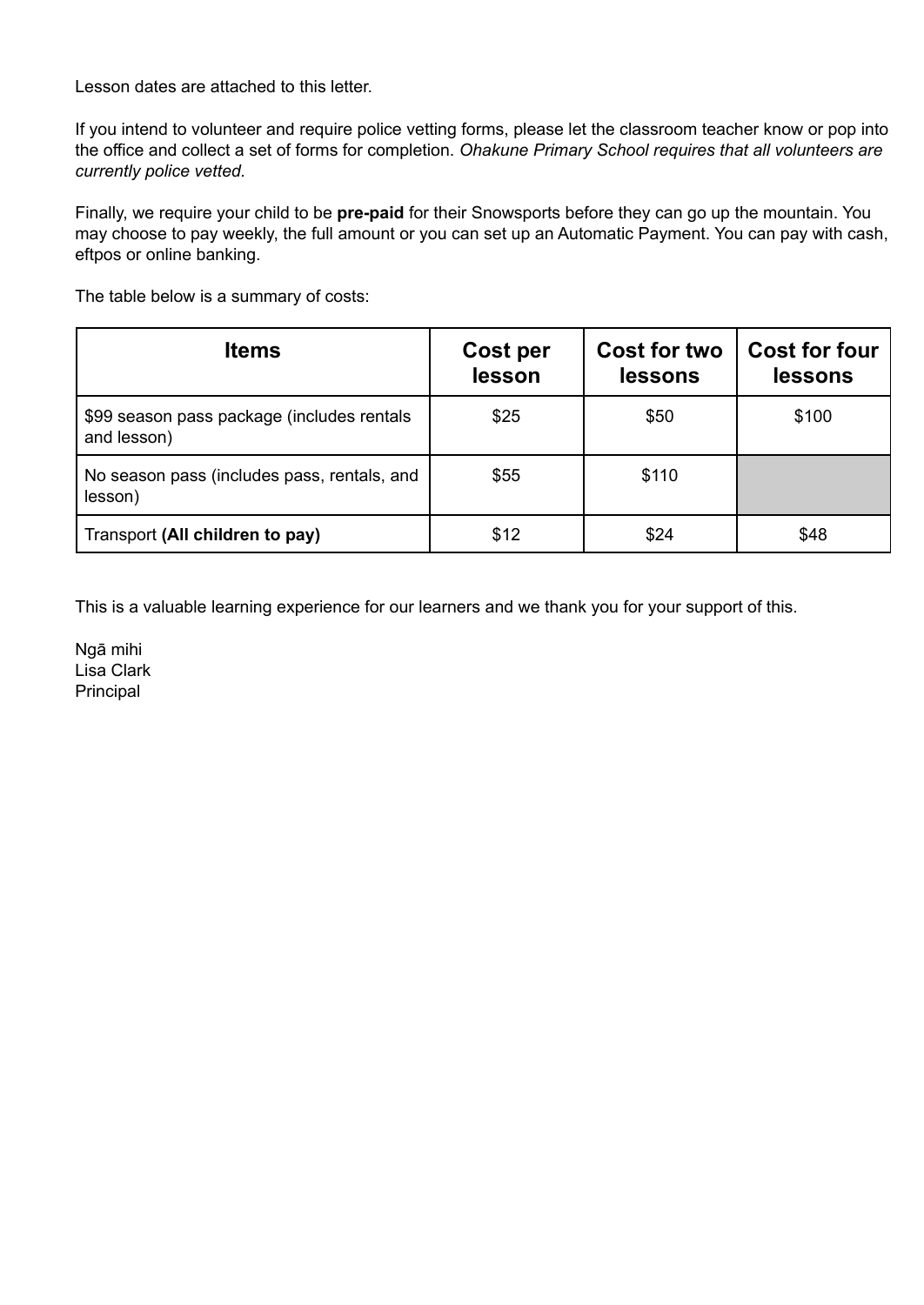**Ohakune Primary School** 52 Arawa Street, Ohakune Phone  $06 - 385 - 8384$ principal@ohakune.school.nz www.ohakuneprimaryschool.co.nz



### **EOTC Parental Information Letter**

### **Ohakune Primary School Class Snow Sports Term 3 2022**

#### Dear Parent/Caregiver

As Term 3 is fast approaching so it is timely that we send out information and details about what Snowsports will entail!

Details:

Meeting times: 7.30am in the Hall for lesson start time of 9.00am Return: approx 2.30pm Ohakune Primary School Transported by Dempsey Bus Clothing and equipment required refer to Gear List

This event contains risks, including injuries, avalanches. This event is managed by school staff who follow the directions of Ruapehu Alpine Lift Staff who will manage risk and hazards according to the school's safety management plan. While risks can be maintained to acceptable levels they cannot be totally eliminated. Some risk is retained for its learning and experiential value. If you wish to come into school to see our safety management systems and plans or have any questions, feel free to contact Lisa Clark, Tasha Carley or Mia Foskin .

If you are a volunteer it is important that you read the Parent/Volunteer Protocols which is attached.

It is important for safety reasons that students follow instructions given to them by all staff and follow all appropriate school rules. Behaviour by students that is deemed dangerous and puts themselves and/or others at undue risk will be dealt with via our behaviour management plan.

Please feel free to contact me at school with any queries 06 385 8384

Yours faithfully Lisa Clark , Tasha Carley and Mia Foskin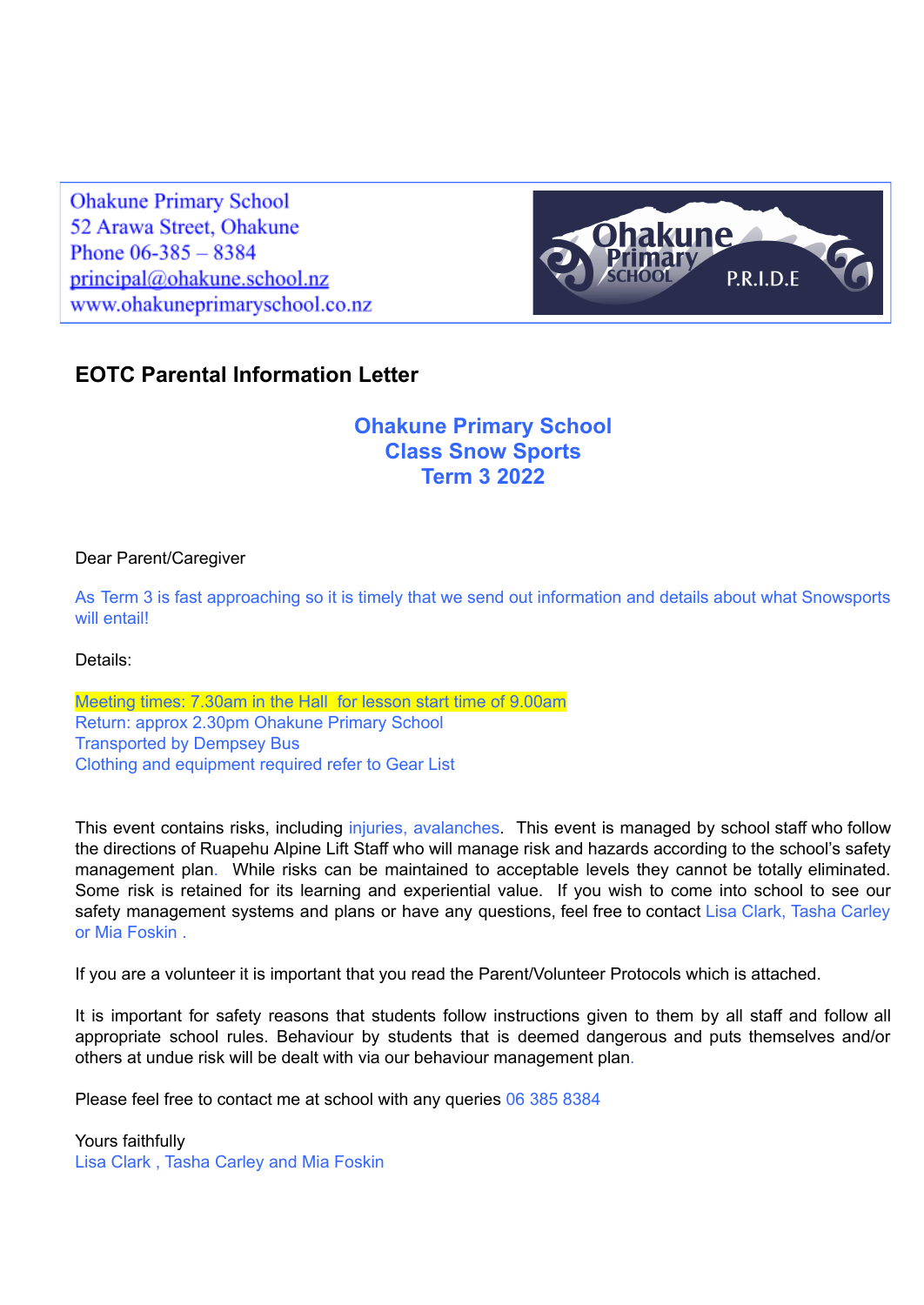

# **Ohakune Primary School**

### **VOLUNTEER ASSISTANT AGREEMENT**

*To be read and signed by all volunteer assistants on an EOTC event. This form may be kept on file and used again.*

| <b>Name</b>                                                                                                       |                                                                                    |  |  |
|-------------------------------------------------------------------------------------------------------------------|------------------------------------------------------------------------------------|--|--|
|                                                                                                                   |                                                                                    |  |  |
| <b>Address</b>                                                                                                    |                                                                                    |  |  |
|                                                                                                                   |                                                                                    |  |  |
|                                                                                                                   |                                                                                    |  |  |
|                                                                                                                   |                                                                                    |  |  |
| <b>Phone numbers</b>                                                                                              | (home)                                                                             |  |  |
|                                                                                                                   | (work)                                                                             |  |  |
|                                                                                                                   | (mobile)                                                                           |  |  |
|                                                                                                                   |                                                                                    |  |  |
|                                                                                                                   |                                                                                    |  |  |
|                                                                                                                   |                                                                                    |  |  |
| OR                                                                                                                |                                                                                    |  |  |
| I am a volunteer (please tick)                                                                                    | $\Box$                                                                             |  |  |
|                                                                                                                   | As a volunteer assistant at a school EOTC event (either on school grounds or off): |  |  |
| I am willing to comply with the requests from staff and follow safety procedures that have been set.<br>$\bullet$ |                                                                                    |  |  |

- I am willing to assist in aspects of running the event
- I agree that I am bound by the school's privacy policy and will maintain confidentiality regarding students and families at the school.
- I agree that I am bound by the drugs and alcohol policies of the school, and will not consume or be under the influence of alcohol, illegal drugs, or other harmful substances when supervising or in the presence of students.
- I agree that I am bound by the smokefree policy and will not smoke anywhere on school grounds, including a road patrol area or EOTC venue, or when supervising students.
- **●** I accept the terms of my involvement, as stated above.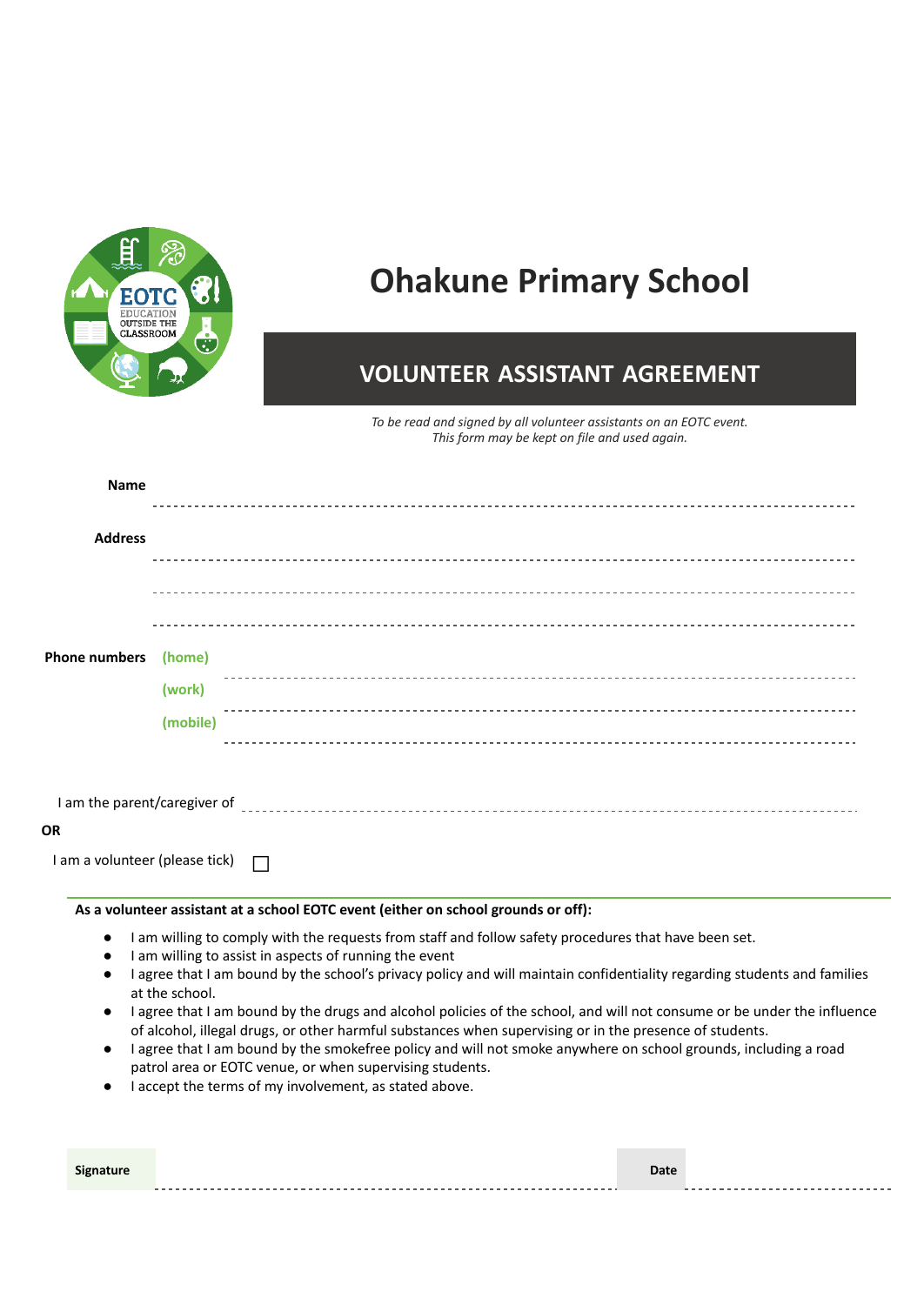# **Volunteer Helpers - Juniors**

Thank you for offering to support our learners as they take on the challenge of skiing/snowboarding.

| Name | <b>Contact Cellphone</b> |
|------|--------------------------|
|      |                          |

### **Snowsports Information 2022**

Do you need a daily mountain pass Yes/No (please circle one)

Where on the mountain are you able to ski/board? (please circle one)

Beginner Trails Intermediate Trails All Trails

Which days are you available to assist with the **Junior skiing** programme? Please tick all that apply. If you find you are unable to assist on a particular day please let the classroom teacher know well in advance.









Just a reminder: when assisting with snow sports, your preparedness is your responsibility. Please bring your gear, your lunch and a smile!

Please make yourself familiar with the attached protocols for Ohakune Primary School volunteers for the Snow Sports programme.

Thank you,

Tasha Carley, Maree Lilo, Laura Baker, Suzi Couch, Morvern Duncan, Michael Bieleski, Heather **Grant**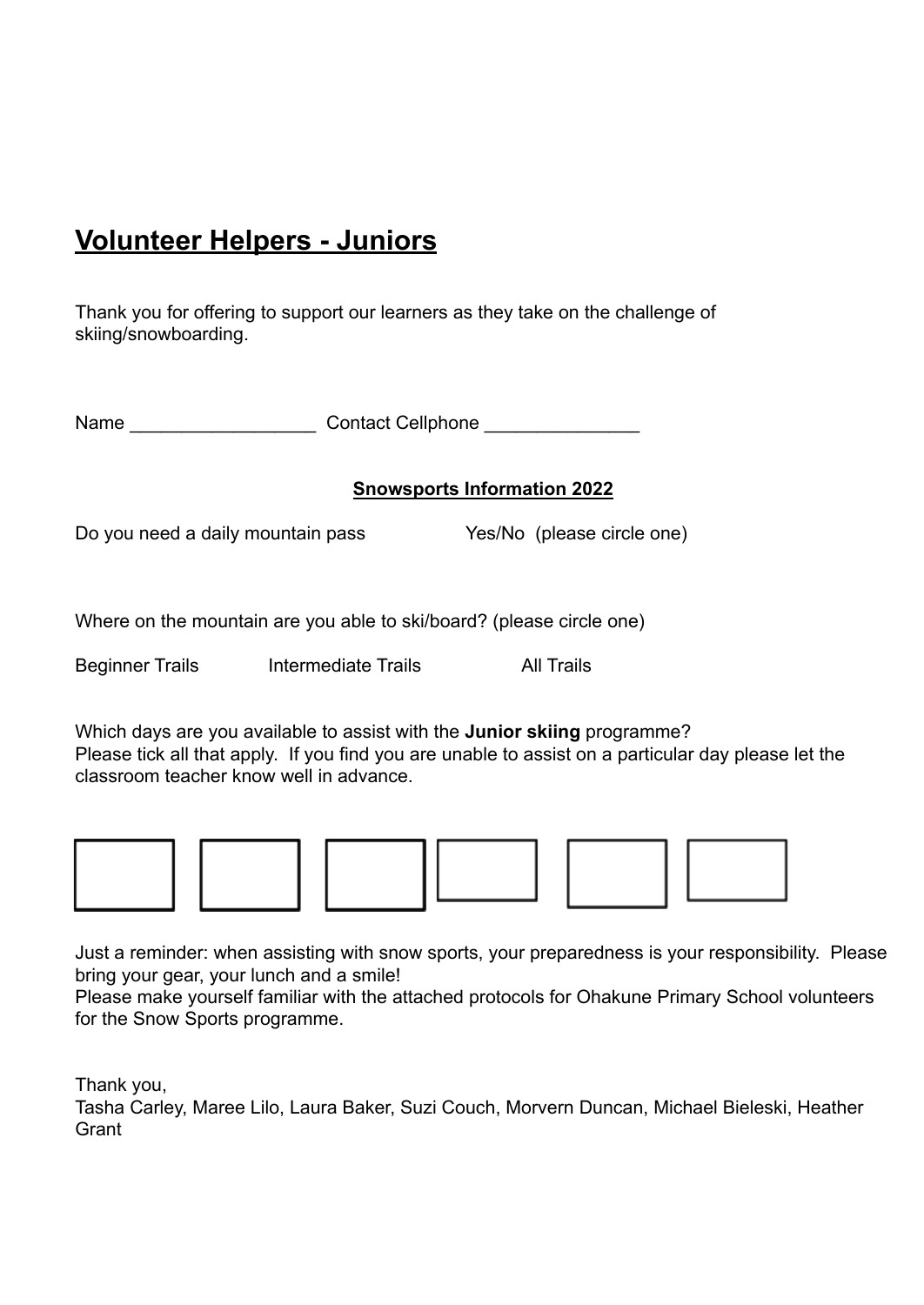# **Volunteer Helpers - Senior/Middle School**

Thank you for offering to support our learners as they take on the challenge of skiing/snowboarding.

Name **Name Name Contact Cellphone Name** 

### **Snowsports Information 2022**

Do you need a daily mountain pass Yes/No (please circle one)

Do you Ski or Board? Please circle one

Where on the mountain are you able to ski/board? (please circle one)

Beginner Trails Intermediate Trails All Trails

Which days are you available to assist with the middle/senior school snowsport programme? Please tick all that apply. If you find you are unable to assist on a particular day please let the classroom teacher know well in advance.



Just a reminder: when assisting with snow sports, your preparedness is your responsibility. Please bring your gear, your lunch and a smile!

Please make yourself familiar with the attached protocols for Ohakune Primary School volunteers for the Snow Sports programme.

Thank you,

Rose Martin, Ali Whale, Rene Allen, Paula Conder, Sarah Rowe, Miriama Lucas, Mia Foskin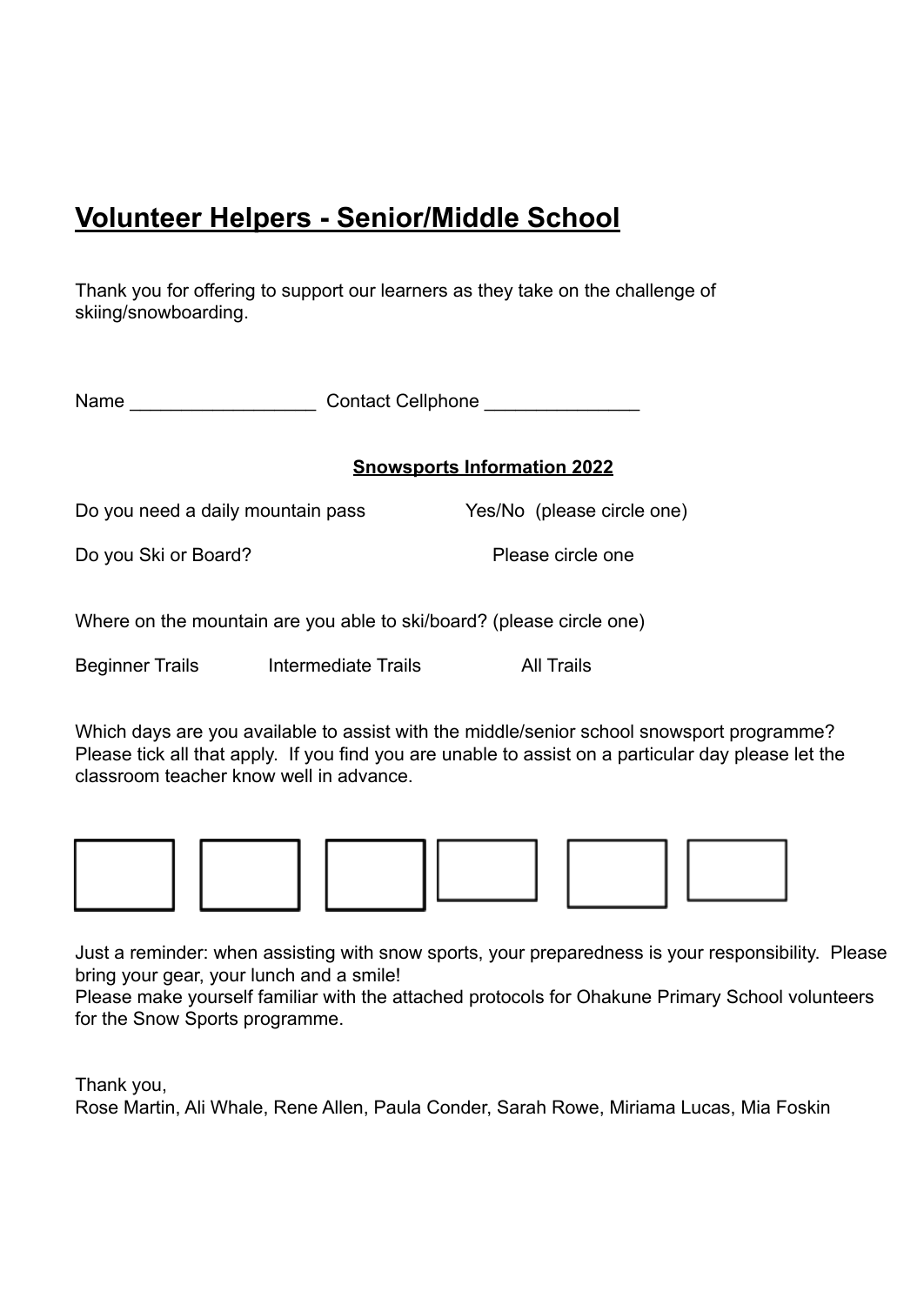# **Volunteer Helpers - Senior School**

Thank you for offering to support our learners as they take on the challenge of skiing/snowboarding.

Name **Name Name Contact Cellphone Name** 

### **Snowsports Information 2021**

Do you need a daily mountain pass Yes/No (please circle one)

Do you Ski or Board? Please circle one

Where on the mountain are you able to ski/board? (please circle one)

Beginner Trails Intermediate Trails All Trails

Which days are you available to assist with the senior school snowsport programme? Please tick all that apply. If you find you are unable to assist on a particular day please let the classroom teacher know well in advance.



Just a reminder: when assisting with snow sports, your preparedness is your responsibility. Please bring your gear, your lunch and a smile!

Please make yourself familiar with the attached protocols for Ohakune Primary School volunteers for the Snow Sports programme.

Thank you, Rose Martin, Ali Whale, Rene Allen,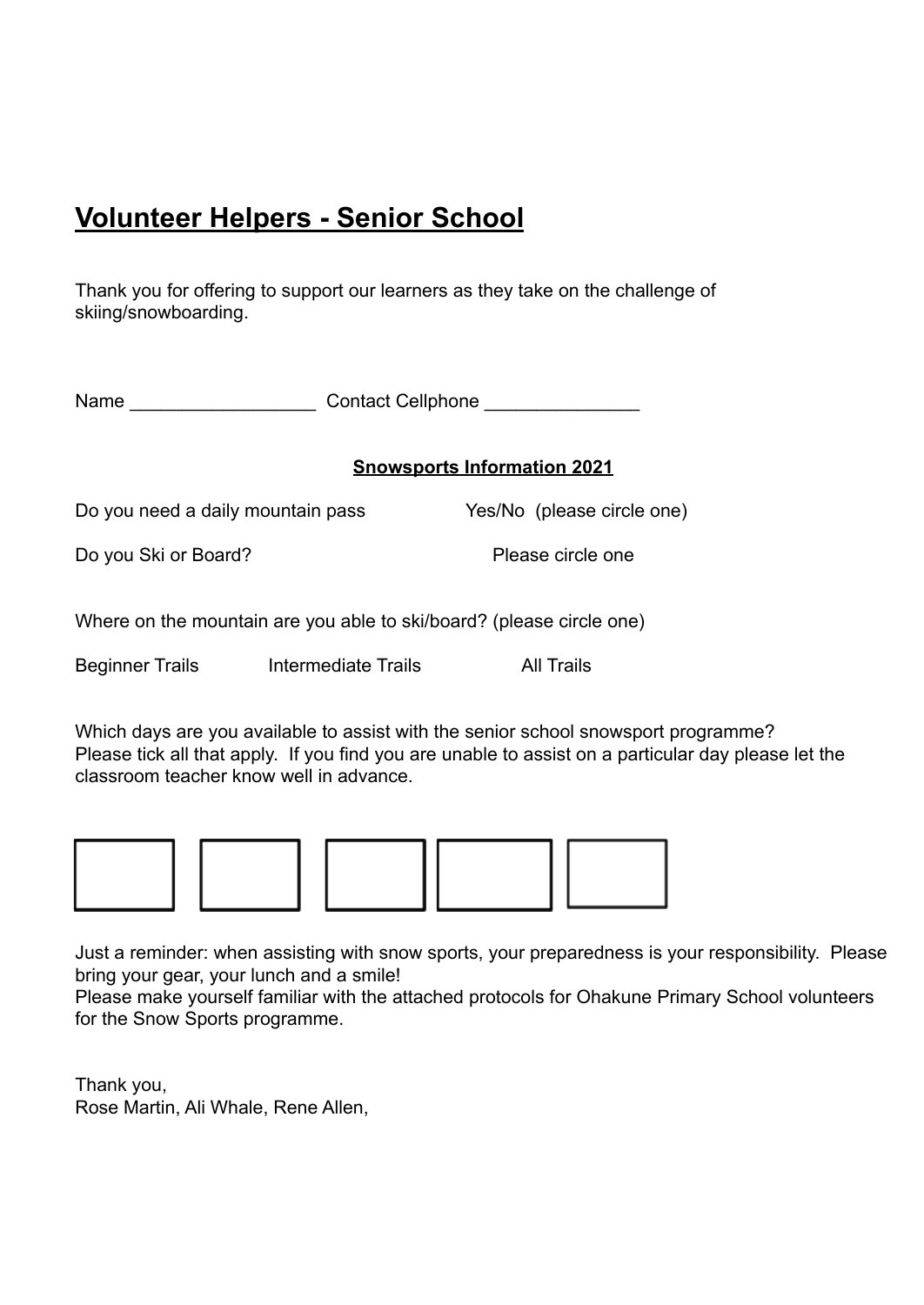### **Classroom Snow Sports at Ohakune Primary School 2022 Parent/Volunteer Protocols**

**Thank you** for offering to assist with the care of students up the mountain for our school Snow Sports programme.

Please remember the following to ensure that we maintain optimum care and supervision of the students whilst on this EOTC experience and maintain the health and safety of us all.

The classroom teacher is in charge and any changes from the original arrangements need to be made with the teacher.

All parents will have a list of the students in their group, all other groups and supervisors and their contact cell phone numbers this will include the teacher's cellphone number. You will also have a copy of the SAPS form.

Each parent is responsible for ensuring that their group:

**Stays together**- please conduct head counts at 10 minute intervals throughout the day when skiing the trails i.e. before and after riding the chairlifts.

-when riding long trails stop and check every 10 minutes that all group members are together. -arrange a meeting place with your group, i.e. the Park Lane Chair or the bottom of The Giant, use this as a designated stopping place all members of the group must be there before re-boarding the chairlifts.

**Lunch** – please meet at the Winter Garden café for lunch if your group lessons are on the Upper Mountain and the Base café if your group lessons are on Alpine Meadow. There is to be no buying of food for the children while on the mountain please.

-**Do not take your group off trail at any time.**

-**Be aware of the skill level of the group** before setting off on any trail; check with teacher or instructor if unsure.

**Attends the lessons**- make sure you are aware of the lesson times which the teacher in charge will tell you, before leaving the base area.

**Follows the school responsibility plan**-any issues with behaviour are immediately reported to the teacher who will deal with it, i.e. disobeying instructions, leaving the group, not staying on the trails as arranged, not participating in the lesson.

### **In Case of an Accident and a Student Going to the Mountain Medical Centre**

If you are the first adult on the scene of an accident involving one of our pupils, please always cross the child's skis on the slope above the child 1. to indicate to Ski Patrol where the child is, and 2. to protect the child from other skiers.

The teacher must be notified by cell phone. The hurt student, the parent and the rest of the group will meet at the base Medical centre. The child will be wearing a card around their neck which will assist Ski Patrol with medical information provided by the parent.The teacher to notify the school and principal, they will notify parents. The parent is to remain with the hurt child and the teacher is to take the two combined groups. If child is in the teachers group the teacher will need to select a parent to stay with the child and then combine the two groups.

Remember, when skiing the cell phone may not be answered immediately- leave a detailed message and wait for a response.

#### All cell phones must be carried on your person where they can be heard or felt ringing at all **times.**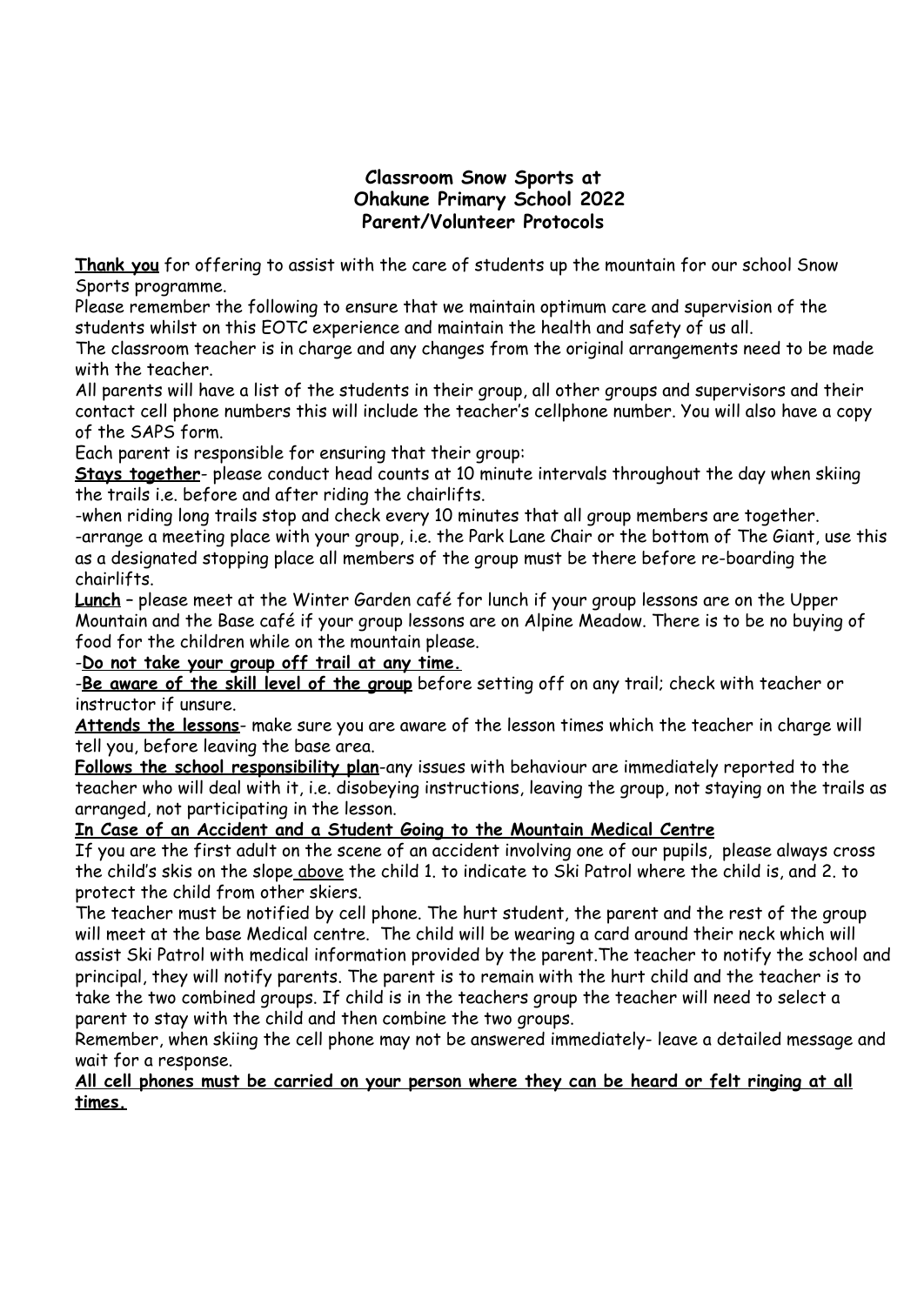Gear List for Class Snow Sports 2022.

Waterproof and windproof pants Waterproof and windproof jacket Gloves (it's a good idea to have a spare pair in your backpack too) Woollen socks (as above with the spares!) Goggles or Glasses Helmet Thermals Woollen jersey or layers of fleece Neck warmer is a good idea in your backpack! Balaclava in your backpack! Small sunscreen tube for re-application on the mountain The main thing to remember is, you can always take layers off but if you don't have them with you, i.e. in your backpack, then you cannot put them on! We recommend strongly that you have all of the above equipment.

> A large healthy lunch Lots of high energy snacks Large drink of water

No money is to be taken up the mountain. A healthy lunch will generally consist of fruit, sandwiches or wraps or filled pita bread or rolls, yoghurt; high energy snacks are foods like nuts, muesli bars, scroggin etc. We are a water only school so please help us reinforce this up the mountain by providing only water.